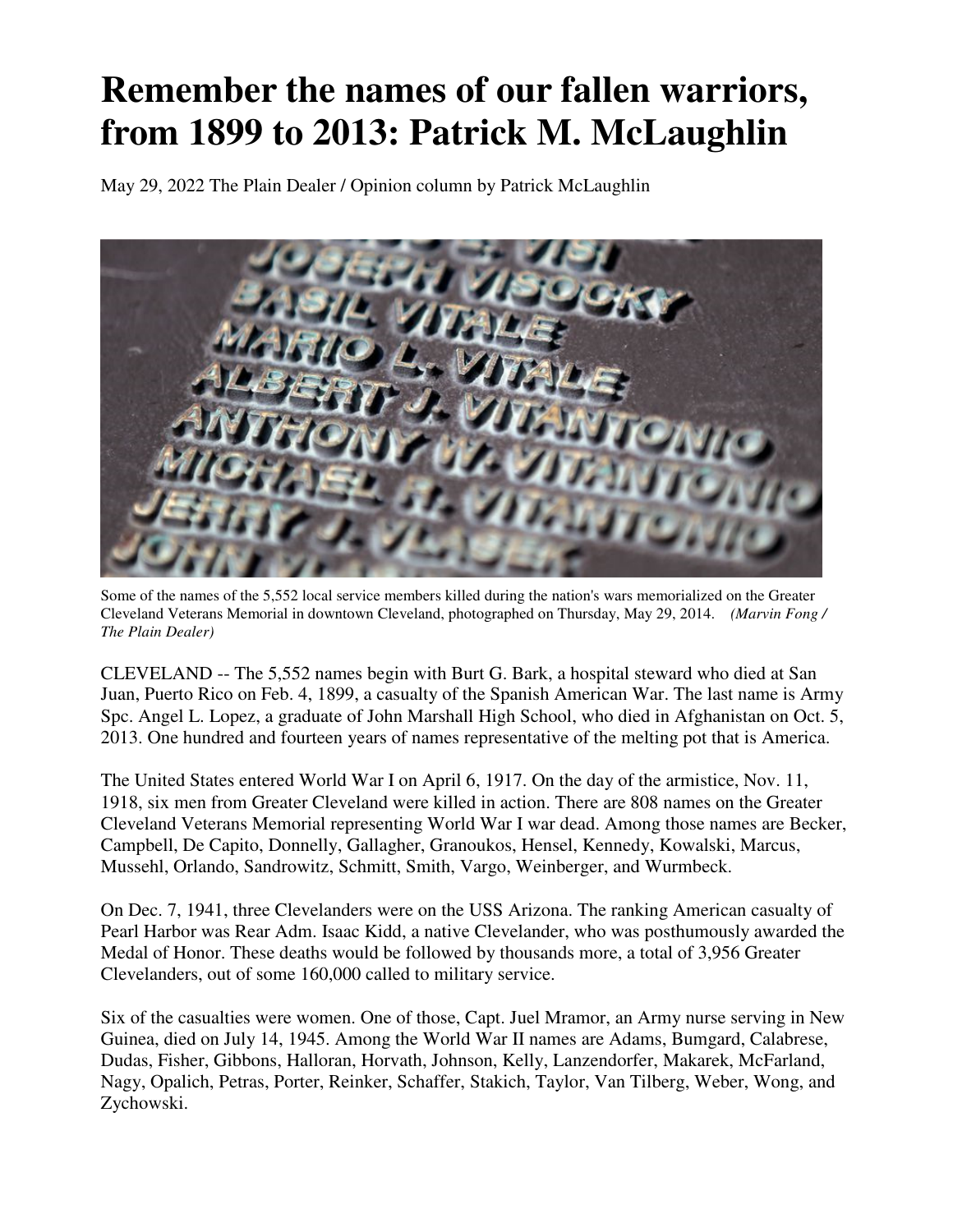On Aug. 15, 1945, a victory parade lasting more than three hours marched down Superior Avenue to a celebratory gathering of Greater Clevelanders. But peace would be short-lived.

About 44,000 residents of Cuyahoga County saw military service during the Korean War, some for the second time. The cease-fire was signed on July 27, 1953, but not before 330 of our men died in military service. There was little public rejoicing when the final cease-fire was signed -- creating the Demilitarized Zone, or DMZ, which continues to this day. The Korean War is often referred to as the "forgotten war." Not forgotten, though, to the families with names like Briggs, Dowling, Green, Hudak, Johns, McCall, Peska, Schmidt, Walker, and Wisniewski.



Patrick M. McLaughlin, a Vietnam veteran and president of the Greater Cleveland Veterans Memorial, walks past the memorial site in downtown Cleveland in a May 29, 2014 file photo. *(Marvin Fong / The Plain Dealer)*

A decade later, a so-called "undeclared war," the Vietnam War, began formally on Aug. 5, 1964, and a peace agreement was signed in January 1973, pulling combat forces out by March 29. The official end of the Vietnam War is April 30, 1975, when South Vietnam fell to the North Vietnamese Army.

About 15,000 Cuyahoga County men and women served in uniform in Vietnam. Of those, 424 did not come home. Lt. Gen. Harold Moore and Joseph Galloway said it best in the prologue to their book, "We Were Soldiers Once … And Young": "Many of our Countrymen came to hate the war we fought. Those who hated it the most — the professionally sensitive — were not, in the end, sensitive enough to differentiate between the war and the soldiers who had been ordered to fight it. They hated us as well .…"